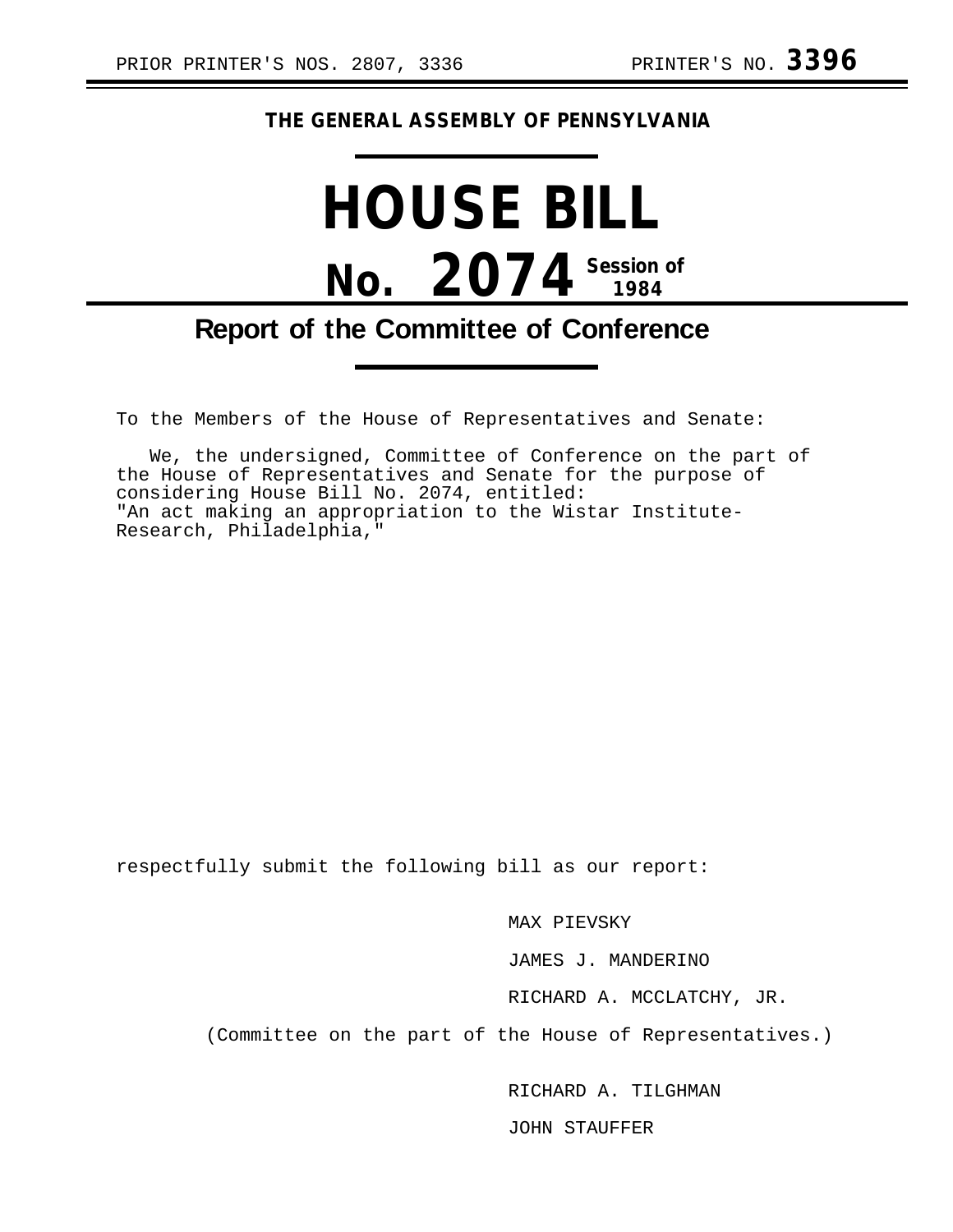#### ROBERT J. MELLOW

(Committee on the part of the Senate.)